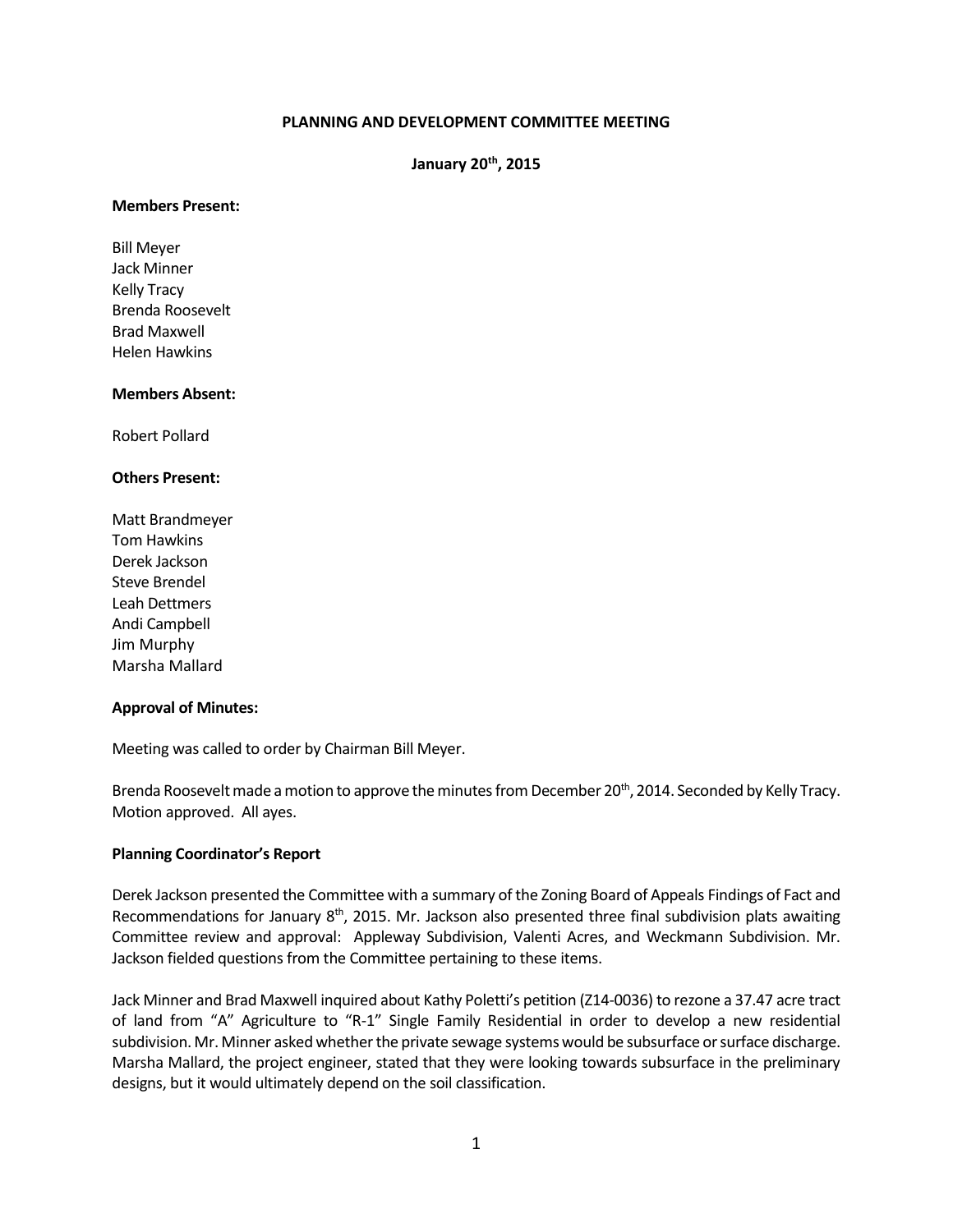Mr. Maxwell expressed some safety concerns with Phase 1 of the subdivision, specifically the four (4) lots nearest the Maple Grove Road and Staunton Road intersections, lots four (4) through seven (7). Mr. Maxwell asked if it would be possible for these four lots to have driveway access within the subdivision, instead of directly to Maple Grove Road and Staunton Road. Ms. Mallard suggested that the two problematic lots on Staunton Road could share a common ingress and egress to limit the access points, but that the Polettis were not developers and would not be providing any roadways or public improvements.

Mr. Jackson stated that the proposal complies with both the Comprehensive Plan as well as the I-55 Corridor Plan.

# **Citizens Wishing to Address the Committee:**

Jim Murphy spoke on behalf of his petition (Z14-0046) to rezone a tract of land from "R-4" Single Family Residential District to "B-3" Highway Business District in order to operate a landscape business. Mr. Murphy stated that he has substantially improved the property since he purchased it in 2014 and that he plans to conduct his business in a manner that is respectful of his residential neighbors. Mr. Murphy concluded by stating that their presence at the proposed location would be a positive addition to the area.

# **New Business:**

Brad Maxwell made a motion to table the Resolution, Zoning Board of Appeals Findings of Fact, and Recommendations for Z14-0036 until the following Planning & Development Committee meeting. Seconded by Kelly Tracy. Motion approved. All ayes.

Kelly Tracy made a motion to approve Resolutions, Zoning Board of Appeals' Findings of Fact, and Recommendations for January 8, 2015. Seconded by Brad Maxwell. Motion approved. All ayes.

Kelly Tracy made a motion to approve Appleway Subdivision – Minor Subdivision Plat. Seconded by Brad Maxwell. Motion approved. All ayes.

Jack Minner made a motion to approve Valenti Acres – Minor Subdivision Plat. Seconded by Kelly Tracy. Motion approved. All ayes.

Jack Minner made a motion to approve Weckmann Subdivision – Minor Subdivision Plat. Seconded by Kelly Tracy. Motion approved. All ayes.

Leah Dettmers, Sustainability Coordinator, explained that the originally-projected cost of the Purchase Request for Heritage Environmental to conduct the Environmental Lab clean-up had increased by \$1,003. This is due to federal DOT standards, which dictate how many pounds of chemicals may be hauled at one time.

Brad Maxwell made a motion to approve the Purchase Request Change Order for Heritage Environmental Lab Clean-Up Contract. Seconded by Helen Hawkins. Motion approved. All ayes.

Leah Dettmers explained that this will be Crystal Converse's second semester interning with the Planning and Development Department and described the job duties Crystal has assumed while being with the department.